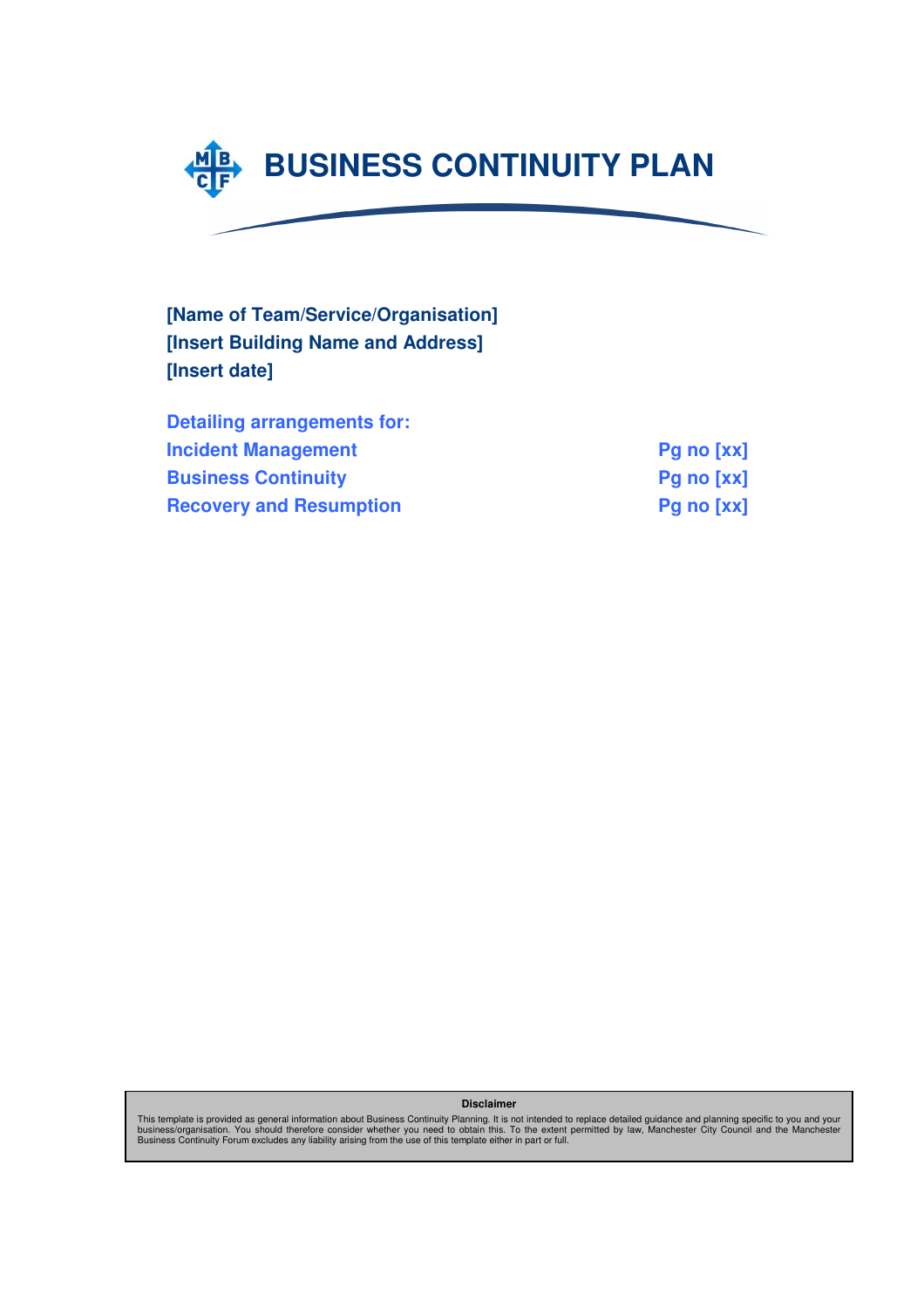#### **DOCUMENT CONTROL**

*\*Whenever the contents of the plan are revised or amended, make a note of these changes in order to establish a clear audit trail.\** 

| <b>Date</b> | <b>Revision/Amendment Details &amp; Reason</b> | <b>Author</b> |
|-------------|------------------------------------------------|---------------|
|             |                                                |               |
|             |                                                |               |
|             |                                                |               |

## **PLAN PURPOSE**

*\* Before using this template, you should complete a 'Business Impact Analysis'; this template is available from the Forum web pages (www.manchester.gov.uk/MBCF). In order to complete the plan, you need to decide whether you will be planning for an individual team/section, an individual building/site, or for multiple sites and for multiple teams.* 

To provide a flexible response so that *[insert name of team/service/organisation]* can:

- Respond to a disruptive incident (incident management)
- Maintain delivery of critical activities/services during an incident (business continuity)
- Return to 'business as usual' (resumption and recovery)

## **PLAN REMIT**

*\*This section requires you to explicitly state the remit of the plan.\** 

#### **For example:** *"The following services are covered by this Plan: Finance Team*

**OR…** 

*"The following sites are covered by this Plan: Unit 55, Industrial Estate, Manchester"* 

**OR…** 

 $\overline{\phantom{a}}$ 

*"The following functions are covered by this Plan:* 

*Personnel/Human Resources"* 

- *The provision of administrative support to the service, wherever required*
- *Management of the Director's diary, in terms of scheduling meetings etc"*

The following *activities/services/functions* are covered by this Plan:

-[Insert list of activities/services/functions covered by the Plan]

The following *sites* are covered by this Plan:

-[Insert sites covered by the Plan]

## **PLAN OWNER**

*\*It is important to assign responsibility for the maintenance, exercise and review of this plan and to put a schedule in place to do this, usually a senior person will take overall responsibility for the plan.\** 

[Insert name of Plan Owner], [insert role of Plan Owner] is this Plan's Owner and responsible for ensuring that it is maintained, exercised and updated in accordance with internal requirements for business continuity<sup>1</sup>.

## **PLAN DISTRIBUTION**

*\*The final plan can often contain sensitive data e.g. out-of-hours contact information for staff, it is therefore important to keep the document secure, as per the Data Protection Act and to keep a record of who has received the plan. It may also be of benefit to brief appropriate staff about maintaining the security of the document, i.e. restricting access and identifying safe storage solutions.\** 

<sup>2</sup> <sup>1</sup> State where this information can be found and signpost any accompanying guidance documents.

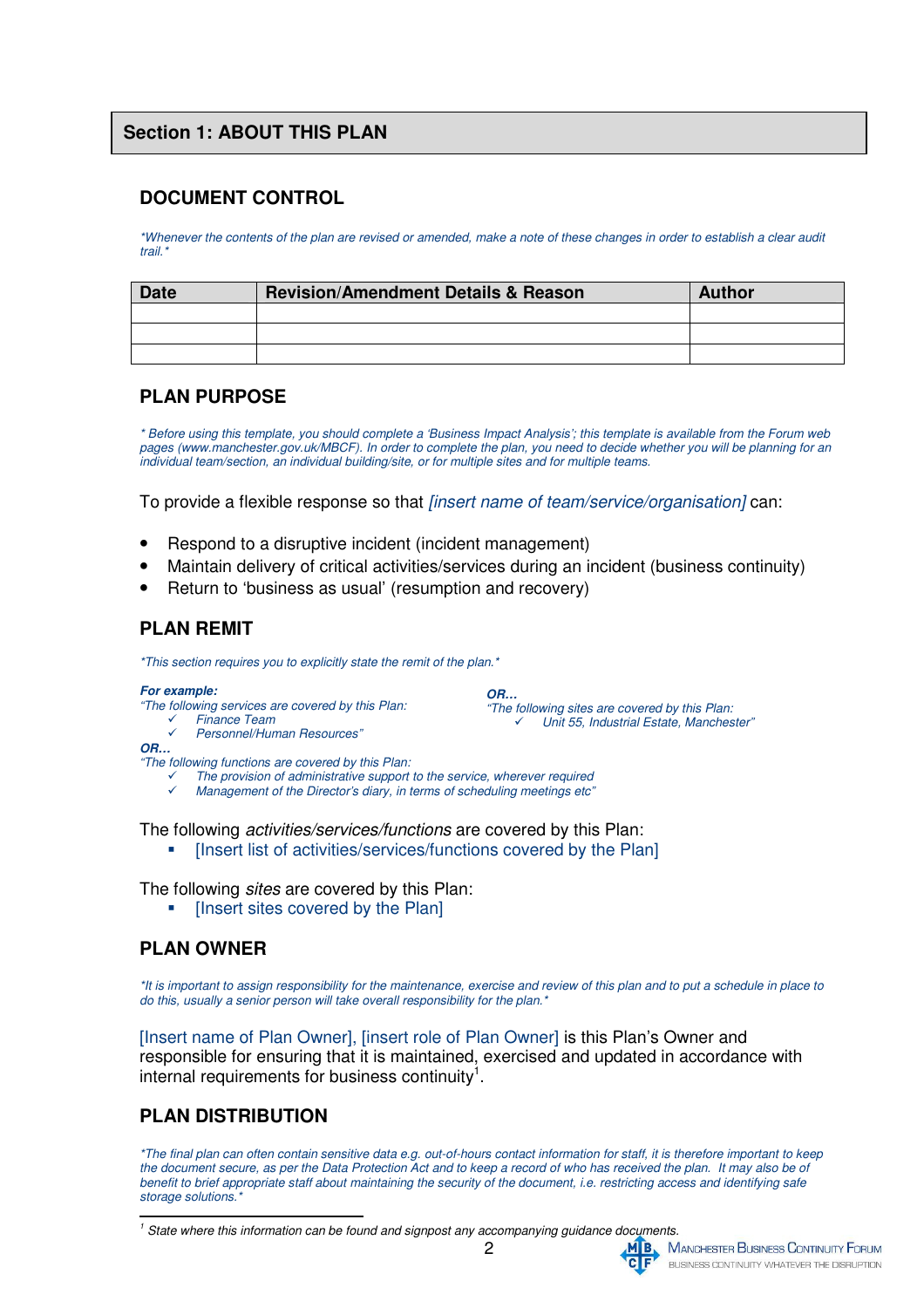This Plan is distributed as follows:

| <b>NAME</b>   | <b>ROLE</b>   |
|---------------|---------------|
| <b>INSERT</b> | <b>INSERT</b> |
|               |               |
|               |               |
|               |               |

#### **PLAN STORAGE**

*\*It is good practice to have the document saved/stored in multiple locations as a contingency arrangement i.e. a hard copy of the plan in a 'grab bag' or saved on a memory stick, so that if you do encounter ICT system failure, you have a back-up copy of the plan available.\** 

Electronic copies of this Plan are stored: [insert file path for storage of this Plan] and [insert file path/document location for storage of this Plan]

# **PLAN REVIEW DATE**

*\*A decision needs to be made around the frequency of review of the plan(s) e.g. monthly/quarterly maintenance of the plan to check phone numbers etc are still up-to-date and then a full review of arrangements on an annual/bi-annual basis. The decision will need to take into account the capacity and commitment the organisation has to fully implement the review programme and targets should be realistically achievable.\**

This Plan will be updated monthly and formally reviewed in [insert agreed review date]

# **PLAN EXERCISE/TESTING**

*\*All plans should be tested or exercised to ensure they are valid and that incident responses are rehearsed in a 'safe'*  environment, without the pressure of a 'real life' incident. This ensures that plans will actually work in an incident, but staff will *also feel more prepared and comfortable in their business continuity roles. Following an exercise it is useful to write a report: contents may include- information about the test i.e. the scenario used, participant information i.e. who was in attendance, general observations, recommendations for how the plan can be improved, suggestions for improving the resilience of the team/service/organisation.\** 

This Plan was tested/exercised on [insert date of Plan test/exercise] and the recommended amendments made. A full report of the Plan test is available from [insert name or insert document location].

## **LINKS TO OTHER PLANS**

*\*There may be other plans in place that will support your response to a business disruption or larger scale emergency. For example an ICT disaster recovery plan if your organisation experiences a loss of ICT, an evacuation plan or more specific plans around certain scenarios such as pandemic flu or transport in a fuel strike. This section has been included to briefly explain the purpose and contents of such plans and where/how they can be accessed.\**

This plan is associated with:

-[Insert details of any other plans e.g. 'business plan' or 'emergency management plan']

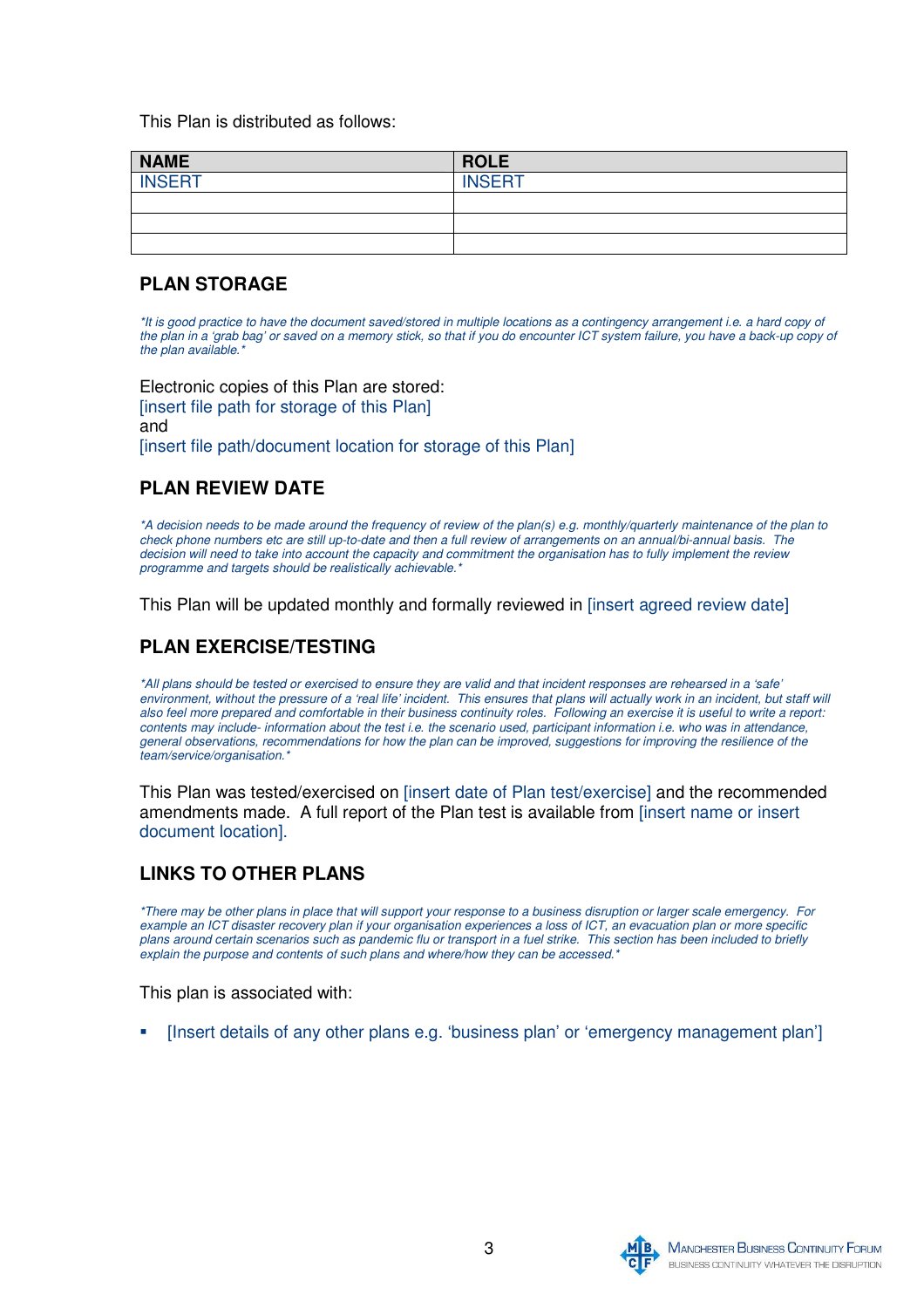#### **Section 2: PLAN ACTIVATION**

*\*In order to ensure that the plan is used appropriately and under the correct circumstances, there is a clear framework to help guide staff through the decision making process. Included are some examples of the types of situation that may lead to plan activation and who has responsibility for plan activation (usually a Senior Manager within an organisation). The process diagram clearly shows circumstances where the plan would be activated and the different phases of your response to an incident over time.\** 

## **CIRCUMSTANCES**

This Plan will be activated in response to an incident causing significant disruption to normal service delivery/business, particularly the delivery of key/critical activities. Examples of circumstances triggering activation of this Plan include:

- Loss of key staff or skills e.g. above normal levels of absenteeism due to illness
- Loss of critical systems e.g. ICT failure
- Denial of access, or damage to, facilities e.g. loss of a building through fire
- Loss of a key resource e.g. a major supplier vital to the delivery of a key service

#### **RESPONSIBILITY FOR ACTIVATION**

A member of the nominated **Business Continuity Team<sup>2</sup>** for [insert name of team/service/organisation] will normally activate and stand down this Plan:

*\*Insert names of officers that are able to activate the Plan – normally senior staff within the team/service/dept/organisation\** 

| <b>Name</b>    | Role | <b>Office</b> | <b>Out of Office</b> | <b>Mobile</b> |
|----------------|------|---------------|----------------------|---------------|
| Insert details |      |               |                      |               |
|                |      |               |                      |               |
|                |      |               |                      |               |

## **PROCESS FOR ACTIVATION**



The group of staff who will come together to lead the response to a disruptive incident – usually senior staff within the team/service/organisation.  $M$  $B$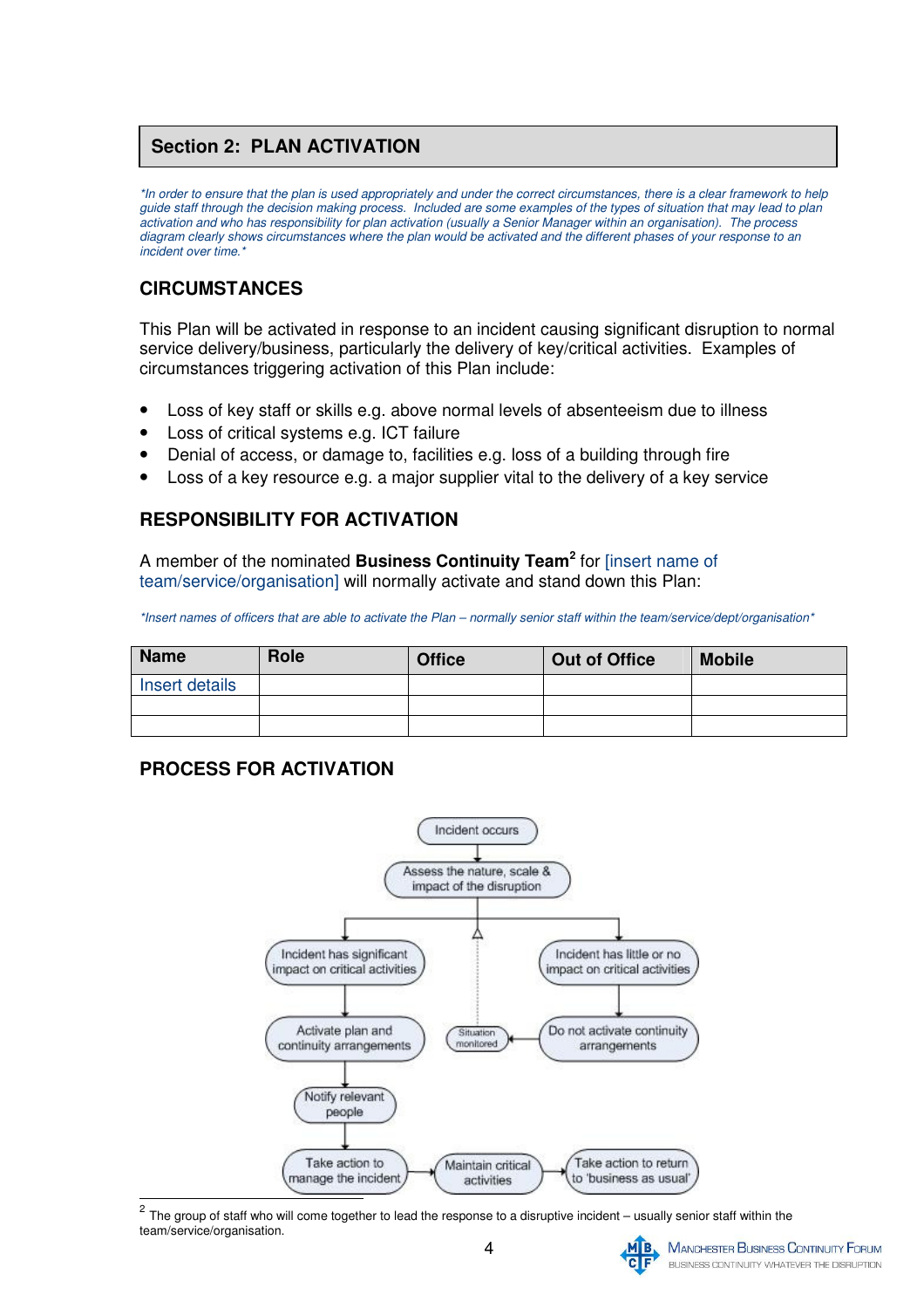## **Section 3: INCIDENT MANAGEMENT**

*\*The 'Incident Management' phase of your response to a business disruption is often the most crucial; actions taken during this phase of your response can impact on your ability to recover efficiently and with minimum disruption. This is the first stage of your response, where your number one priority is to protect human welfare i.e. checking everyone is OK and evacuating if required. If circumstances allow, you might also be involved in retrieving vital equipment, as described in this section of the plan. Throughout the phase you will be engaged in urgent communication with the key stakeholders that have been identified in your Business Impact Analysis (contact details should therefore be included and maintained for validity). Please note that the incident management actions listed in this Section have been provided as a guide only, we recommend that they should be adapted for use in your own organisation to ensure procedures are accurate and fit-for-purpose\** 

## **PURPOSE OF THE INCIDENT MANAGEMENT PHASE**

- Protect the safety of staff, visitors and the wider community
- Protect vital assets e.g. equipment, data, reputation etc
- Ensure necessary communication takes place
- Support the Business Continuity phase

 $\overline{a}$ 

• Support the Recovery and Resumption phase

#### **ACTIONS TO PROTECT THE SAFETY AND WELFARE OF STAFF, VISITORS AND THE PUBLIC**

The following actions will be taken to protect the immediate safety of staff, visitors and the public:

|    | <b>ACTION</b>                                                                                                                                                                             | <b>FUTHER INFO/DETAILS</b>                                                                                                                                                                                                                                                              |
|----|-------------------------------------------------------------------------------------------------------------------------------------------------------------------------------------------|-----------------------------------------------------------------------------------------------------------------------------------------------------------------------------------------------------------------------------------------------------------------------------------------|
| 1. | <b>Evacuate the building if necessary</b>                                                                                                                                                 | Use normal evacuation procedures for the building                                                                                                                                                                                                                                       |
| 2. | Ensure all staff report to the Assembly<br>Point.                                                                                                                                         | The Assembly point for the [team/service/organisation]<br>is: [insert assembly point details]<br>The alternative Assembly Point for the<br>[team/service/organisation] is: [insert alternative<br>assembly point details]<br>[insert name(s)] is responsible for completing this action |
| 3. | Call emergency services (as<br>appropriate)                                                                                                                                               | <b>TEL: 999</b><br>[insert name(s)] is responsible for completing this action                                                                                                                                                                                                           |
| 4. | Check that all staff, contractors and any<br>visitors have been evacuated from the<br>building and are present. Consider<br>safety of all staff, contactors and visitors<br>as a priority | [insert details of how team/service/organisation will do<br>this e.g. using signing in/out sheets?]<br>[insert name(s)] is responsible for completing this action                                                                                                                       |
| 5. | Ensure log of incident is started and<br>maintained throughout the incident<br>phase                                                                                                      | Use a decision and action log to do this.<br>The log template can be found [include location i.e. as<br>an appendix to the plan or location on the<br>organisation's ICT system]                                                                                                        |
| 6. | Record names and details of any<br>staff, contractors or visitors who may<br>have been injured or distressed in the<br>incident.                                                          | [insert name(s)] is responsible for completing this action                                                                                                                                                                                                                              |
| 7. | Forward details of any fatalities or<br>injuries in the incident to HR<br>(depending on scale of incident) and<br>agree action that will be taken.                                        | The HR contact to forward this information to is [insert]<br>details of HR contact for the team/service/organisation]<br>[insert name(s)] is responsible for completing this action                                                                                                     |
| 8. | Assess impact of the incident to<br>agree response / next steps                                                                                                                           | [Insert name(s)] is responsible for completing this action                                                                                                                                                                                                                              |

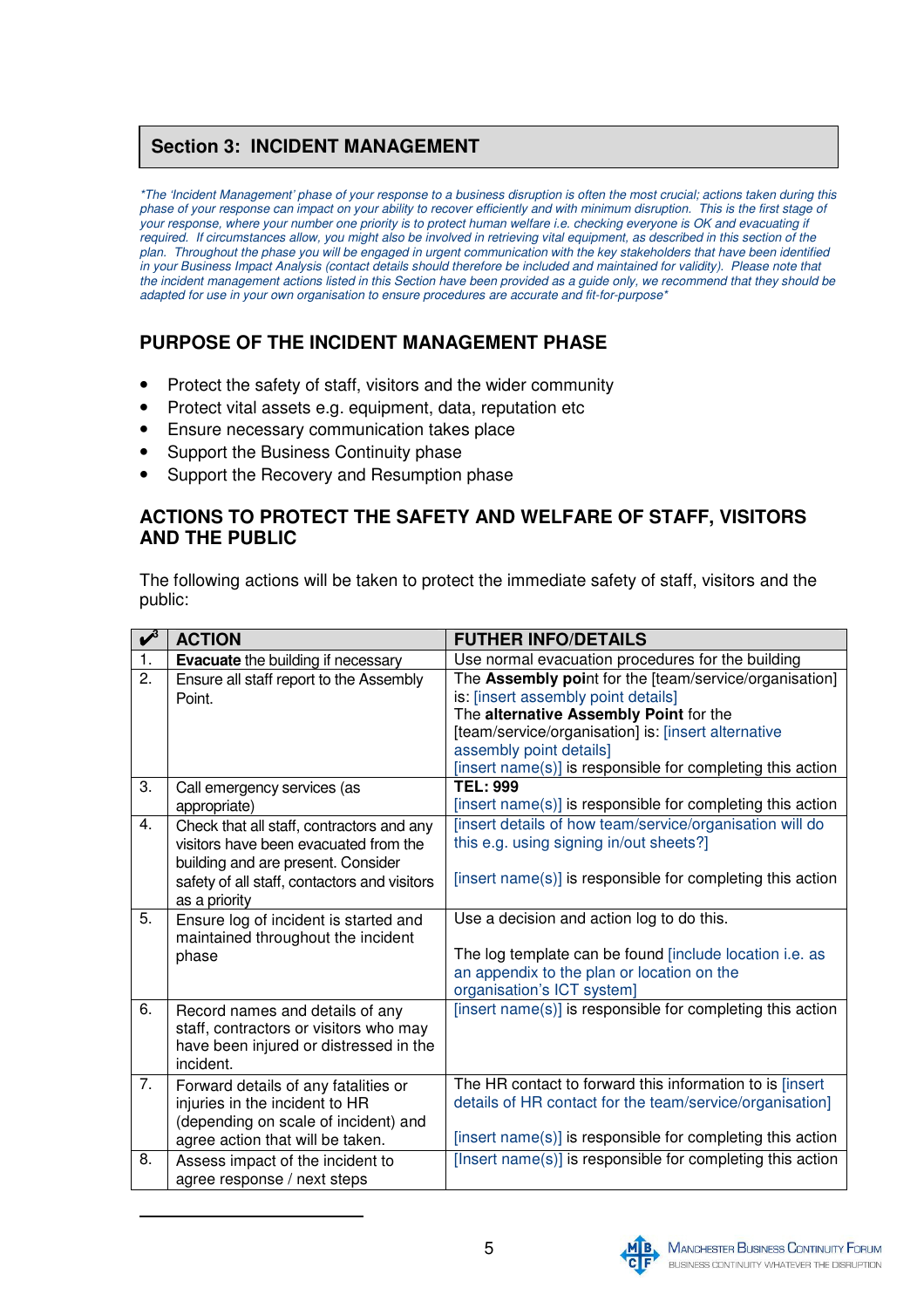|     | <b>ACTION</b>                                                                                                                              | <b>FUTHER INFO/DETAILS</b>                                                                                                                                                                                                                                                                                    |
|-----|--------------------------------------------------------------------------------------------------------------------------------------------|---------------------------------------------------------------------------------------------------------------------------------------------------------------------------------------------------------------------------------------------------------------------------------------------------------------|
| 9.  | Log details of all items lost by staff,<br>visitors etc as a result of the incident                                                        | [Insert name(s)] is responsible for documenting this<br>information                                                                                                                                                                                                                                           |
| 10. | Consider whether the involvement of<br>other teams, services or<br>organisations are required to support<br>the management of the incident | Depending on the incident the following may be<br>approached to assist with incident management:<br>Personnel<br><b>Health and Safety</b><br>Legal<br>Occupational Health<br>[Insert any others the team/service/organisation would<br>consider involving and delete, as appropriate to your<br>organisation] |

## **COMMUNICATION ACTIONS**

In the event of an incident and this plan being activated, the following people should be contacted. Nature of contact will depend on the incident type and time it has occurred.

[Insert name(s)] is responsible for completing the communication actions.

|    | <b>ALWAYS CONTACTED</b> [add or amend as required] |                                         |                                                                                                |                                                                                                               |  |
|----|----------------------------------------------------|-----------------------------------------|------------------------------------------------------------------------------------------------|---------------------------------------------------------------------------------------------------------------|--|
| V  | <b>Name</b>                                        | Role                                    | <b>Contact Details</b>                                                                         | <b>Likely message</b>                                                                                         |  |
|    | <b>INSERT</b>                                      | E.g. Senior<br>Manager                  | <b>INSERT</b><br>(also include out of<br>hours contact details<br><i>i.e.</i> mobile or email) | Incident is taking place<br>■ Action being taken<br>Impact on the service<br>■ Request to escalate or support |  |
| 2. | <b>INSERT</b>                                      | E.g. Business<br><b>Continuity Lead</b> | <b>INSERT</b>                                                                                  | Incident is taking place<br>■ Action being taken<br>Impact on the service                                     |  |

|    | <b>CONTACTED DEPENDING ON INCIDENT</b> [add or amend as required] |                       |                                                                                                |                                                                                                                                                 |
|----|-------------------------------------------------------------------|-----------------------|------------------------------------------------------------------------------------------------|-------------------------------------------------------------------------------------------------------------------------------------------------|
| V  | <b>Name</b>                                                       | Role                  | <b>Contact Details</b>                                                                         | Likely message                                                                                                                                  |
| 1. | <b>INSERT</b>                                                     | E.g. Press<br>Officer | <b>INSERT</b><br>(also include out of<br>hours contact details<br><i>i.e.</i> mobile or email) | Incident is taking place<br>Action being taken<br>Impact on the service<br>Indication of any press interest                                     |
| 2. | <b>INSERT</b>                                                     | Comms Officer         | <b>INSERT</b>                                                                                  | Incident is taking place<br>■ Action being taken<br>Impact on the service<br>Indication of any press interest<br>Areas they can support service |
| 3. | <b>INSERT</b>                                                     | <b>Staff</b>          | <b>INSERT</b>                                                                                  | Incident is taking place<br>Action being taken<br>Impact on the service<br>■ Where they need to report to/work from                             |
| 4. | <b>INSERT</b>                                                     | <b>Key Suppliers</b>  | <b>INSERT</b>                                                                                  | Incident is taking place<br>Action being taken<br>Impact on the service<br>■ Where they need to report to/work from                             |
| 5. | Customers                                                         | N/A                   | Consider<br>appropriate methods<br>for communicating<br>with customers                         | Incident is taking place<br>Action being taken<br>Impact on the service<br>■ Expected duration of the disruption                                |

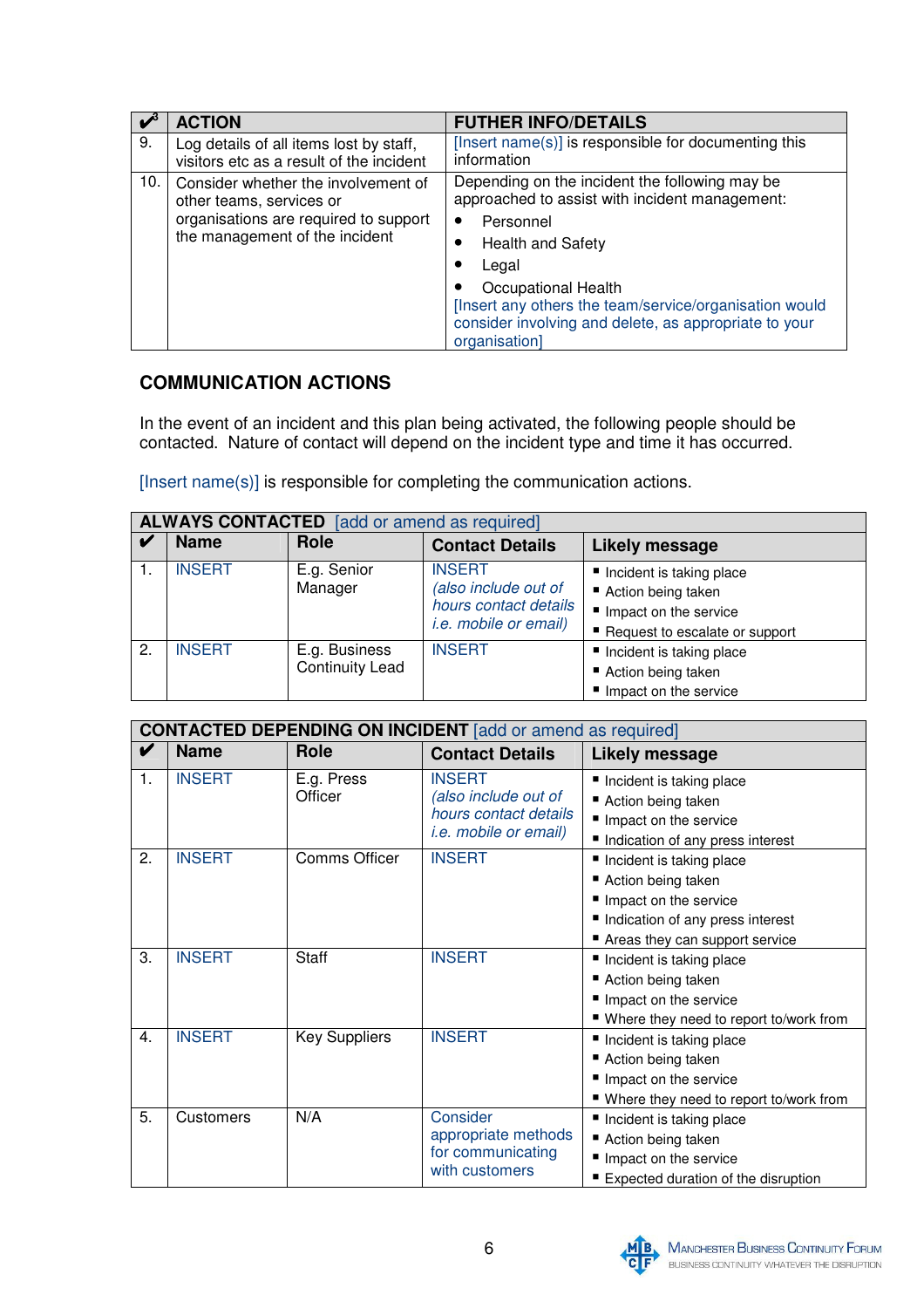# **ACTIONS TO SUPPORT BUSINESS CONTINUITY**

|    | <b>ACTION</b>                                                                                 | <b>FUTHER INFO/DETAILS</b>                                                                                                                                                                                                                                         |
|----|-----------------------------------------------------------------------------------------------|--------------------------------------------------------------------------------------------------------------------------------------------------------------------------------------------------------------------------------------------------------------------|
|    | Recover vital assets/equipment to enable<br>delivery of critical activities <sup>4</sup>      | The essential equipment/resources/information that<br>need to be recovered where possible are:<br>[Team/service/organisation to insert details as<br>relevant from BIA]                                                                                            |
| 2. | Assess the key priorities for the remainder<br>of the working day and take relevant<br>action | Consider sending staff home, to recovery site etc                                                                                                                                                                                                                  |
| З. | Inform staff what is required of them                                                         | [Insert arrangements decided by<br>team/service/organisation e.g. would staff be sent<br>home? Will staff work from recovery site? Etc]                                                                                                                            |
| 4. | Publicise the interim arrangements for<br>delivery of critical activities                     | Ensure all stakeholders are kept informed of<br>contingency arrangements as appropriate<br>[Insert how this will be done e.g. website/telephone<br>etc. Consider who needs to know the interim<br>arrangements e.g. key stakeholders, customers,<br>suppliers etcl |

## **ACTIONS TO SUPPORT RECOVERY AND RESUMPTION**

|    | <b>ACTION</b>                                                           | <b>FUTHER INFO/DETAILS</b>                                                                                                                                                                                |
|----|-------------------------------------------------------------------------|-----------------------------------------------------------------------------------------------------------------------------------------------------------------------------------------------------------|
|    | Take any salvage/asset recovery actions<br>that are appropriate         | Remove any equipment, furniture, records etc that are<br>at risk of damage. [insert any specialist salvage needs<br>the team/service/organisation has e.g. requirement to<br>involve specialist firm etc] |
| 2. | Continue to log all expenditure incurred as<br>a result of the incident | Use a financial expenditure log to record costs<br>incurred as a result of responding to the incident                                                                                                     |
| 3. | Seek specific advice/ inform your<br><b>Insurance Company</b>           |                                                                                                                                                                                                           |

# **COMMUNICATING WITH STAFF**

*\*It is highly likely that staff will need to be informed about a business disruption and actions being taken to ensure the continuity of the Service. Management may also have to contact staff out of hours to advise them of any alterations to working conditions e.g. relocation of the Service to an alternative site. All staff members contact details should be recorded for this purpose. Contact details change, it is therefore important to ensure a process is in place to ensure details recorded in this plan are kept up-to-date.\** 

| <b>Name</b> | Role     | <b>Contact Details</b> |
|-------------|----------|------------------------|
| [Insert]    | [Insert] | [Insert]               |
|             |          |                        |
|             |          |                        |
|             |          |                        |



 4 See 4.1 of this Plan for details of critical services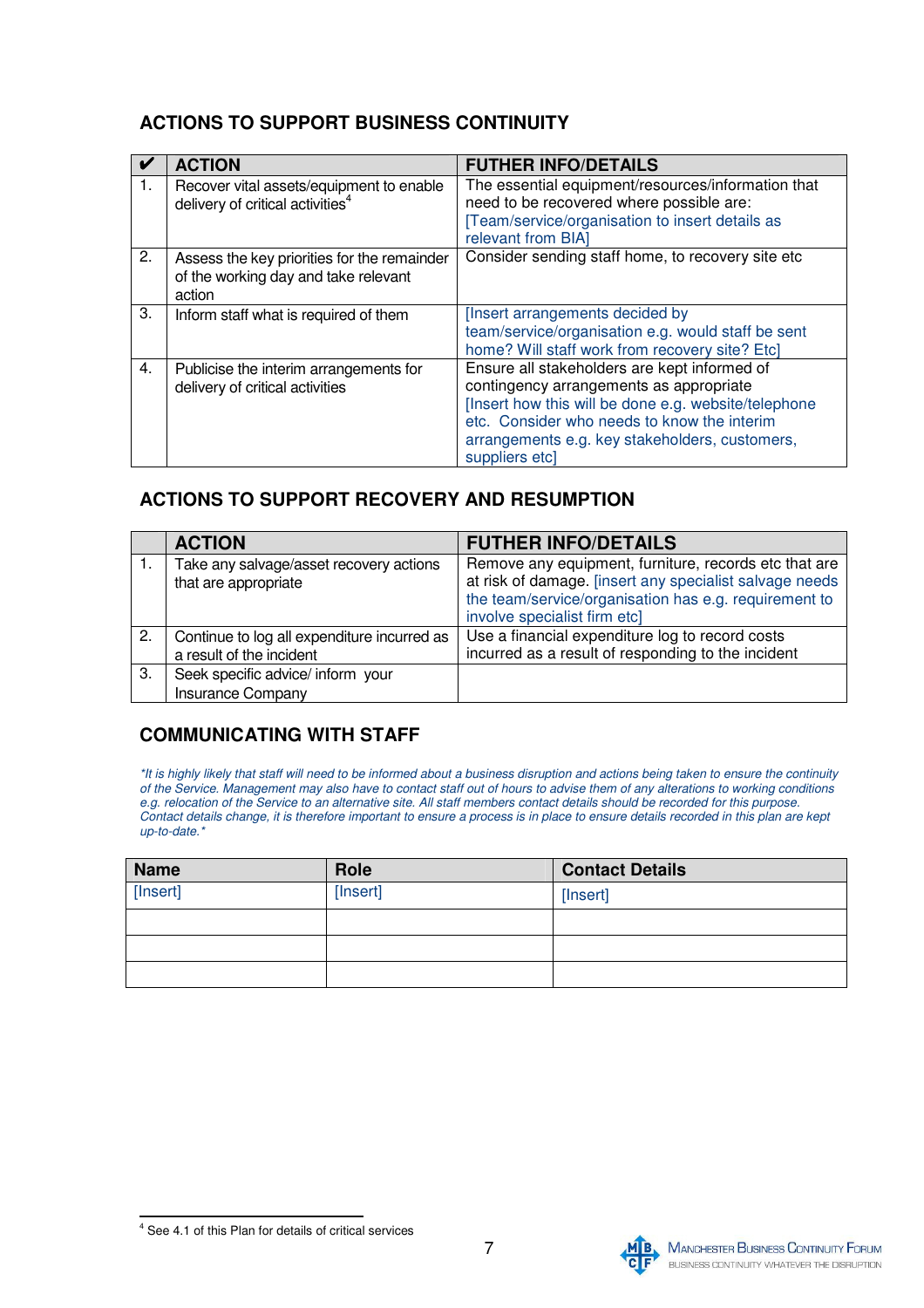# **Section 4: BUSINESS CONTINUITY**

*\*The 'Business Continuity' phase of your response is concerned with maintaining a level of continuity with your most critical activities. It is not necessarily about getting* **all** *activities back up and running, only those activities that have been identified as a priority in your Business Impact Analysis document and which will be inserted into this section. Implementing contingency arrangements such as moving to a relocation site or identifying alternative working practises i.e. suspending non critical activities is a key feature of this phase of the response. This section of the plan requires you to insert details of the actions you would be taking to maintain critical activities. Please note that the business continuity actions listed in this Section of the Plan*  have been provided as a guide only, we recommend that they should be adapted for use in your own organisation to ensure *procedures are accurate and fit-for-purpose.\** 

## **PURPOSE OF THE BUSINESS CONTINUITY PHASE**

The purpose of the business continuity phase of response is to ensure that critical activities are resumed as quickly as possible and/or continue to be delivered during the disruption.

The Business Impact Analysis (BIA) for the [team/service/organisation] sets out details of critical activities and the resources required to deliver them both in 'business as usual' and in crisis situations. The Business Continuity Team<sup>5</sup> will refer to the BIA to help inform the business continuity response that is required.

## **CRITICAL ACTIVITIES**

The outcome of the Business Analysis process has been to identify the following activities as critical:

| <b>Brief Description of Critical Activities</b> |
|-------------------------------------------------|
|                                                 |
|                                                 |
|                                                 |

#### **NON-CRITICAL ACTIVITIES**

A number of activities are non critical and consideration will be given to:

- Not recovering these activities until critical activities have been resumed
- Suspending these activities and diverting their resources to support the critical ones

The non-critical activities for this team/service/organisation are:

| <b>Brief Description of Non-Critical Activities</b> |
|-----------------------------------------------------|
| unser <sup>+</sup>                                  |
|                                                     |
|                                                     |

## **BUSINESS CONTINUITY ACTIONS**

The Business Continuity Team (See Section 2) for the incident is responsible for ensuring the following actions are completed:

|    | <b>ACTION</b>                           | <b>FUTHER INFO/DETAILS</b>                                                                       |
|----|-----------------------------------------|--------------------------------------------------------------------------------------------------|
| ι. | Identify any other staff required to be | Depending on the incident, the Business Continuity                                               |
|    | involved in the BC response             | Team may need additional/specific input in order to<br>drive the recovery of critical activities |
|    | Evaluate the impact of the incident     | Use an incident impact assessment form to<br>understand the impact of the incident on 'business  |

 5 See Section 2 of this Plan for information on the Business Continuity Team

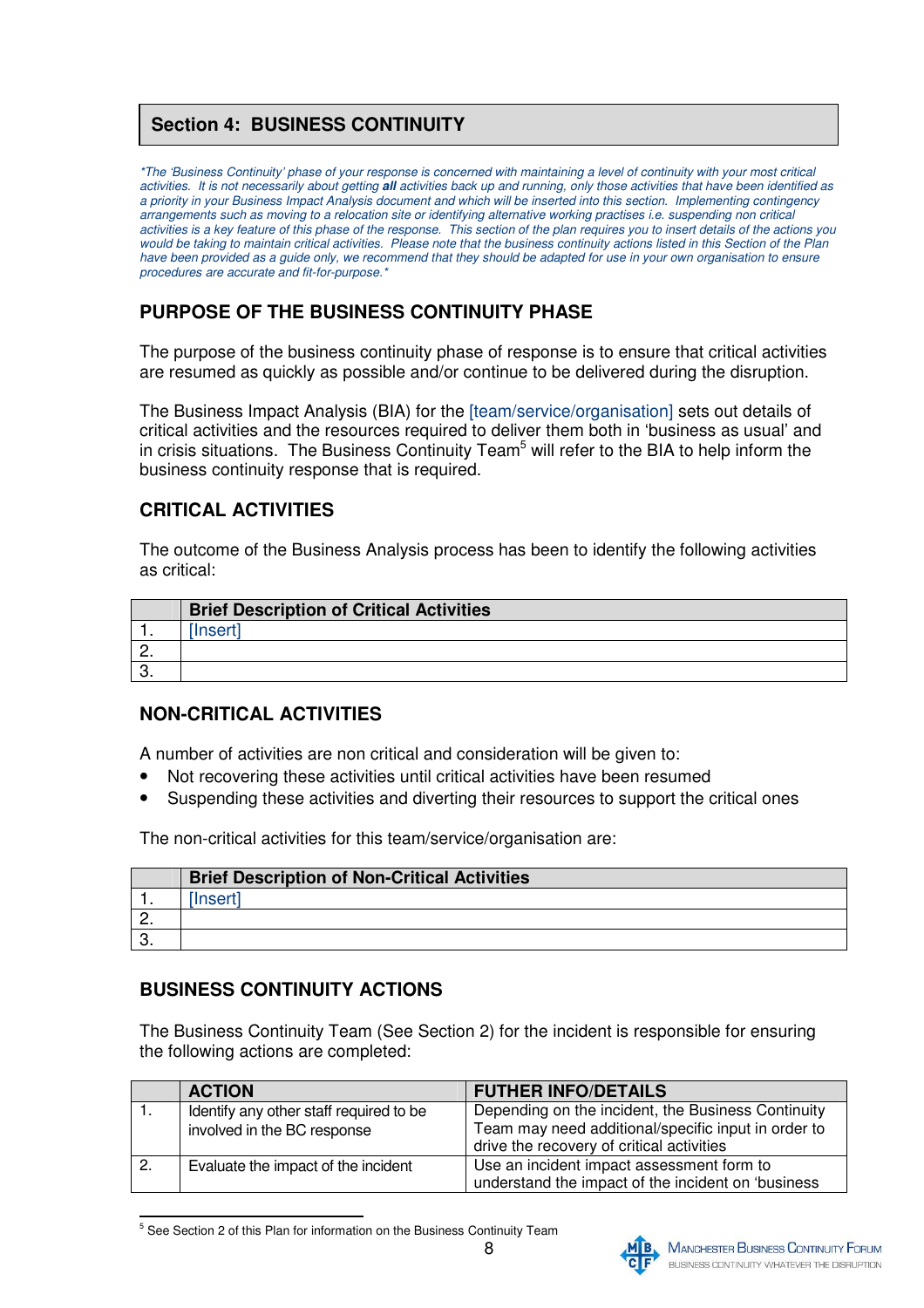|    | <b>ACTION</b>                                                                                  | <b>FUTHER INFO/DETAILS</b>                                                                                                                                                                         |
|----|------------------------------------------------------------------------------------------------|----------------------------------------------------------------------------------------------------------------------------------------------------------------------------------------------------|
|    |                                                                                                | as usual' working activities.                                                                                                                                                                      |
| 3. | Plan how critical activities will be<br>maintained.                                            | Consider:<br>Immediate priorities<br>Communication strategies<br>Deployment of resources<br>Finance<br>Monitoring the situation<br>٠<br>Reporting                                                  |
| 4. | Log all decisions and actions, including<br>what you decide not to do and include<br>rationale | Use a decision and action log to do this                                                                                                                                                           |
| 5. | Log all financial expenditure incurred                                                         | Use a financial expenditure log to do this                                                                                                                                                         |
| 6. | Allocate specific roles as necessary                                                           | Roles allocated will depend on the incident and<br>availability of staff                                                                                                                           |
| 7. | Secure resources to enable critical<br>activities to continue/be recovered                     | Consider requirements such as the staffing,<br>premises, equipment.<br>Refer to BIA for more detailed information on<br>resource needs.                                                            |
| 8. | Deliver appropriate communication<br>actions as required                                       | Ensure methods of communication and key<br>messages are developed as appropriate to the<br>needs of your key stakeholders e.g. customers,<br>suppliers, staff, Executive Boards, Shareholders etc. |